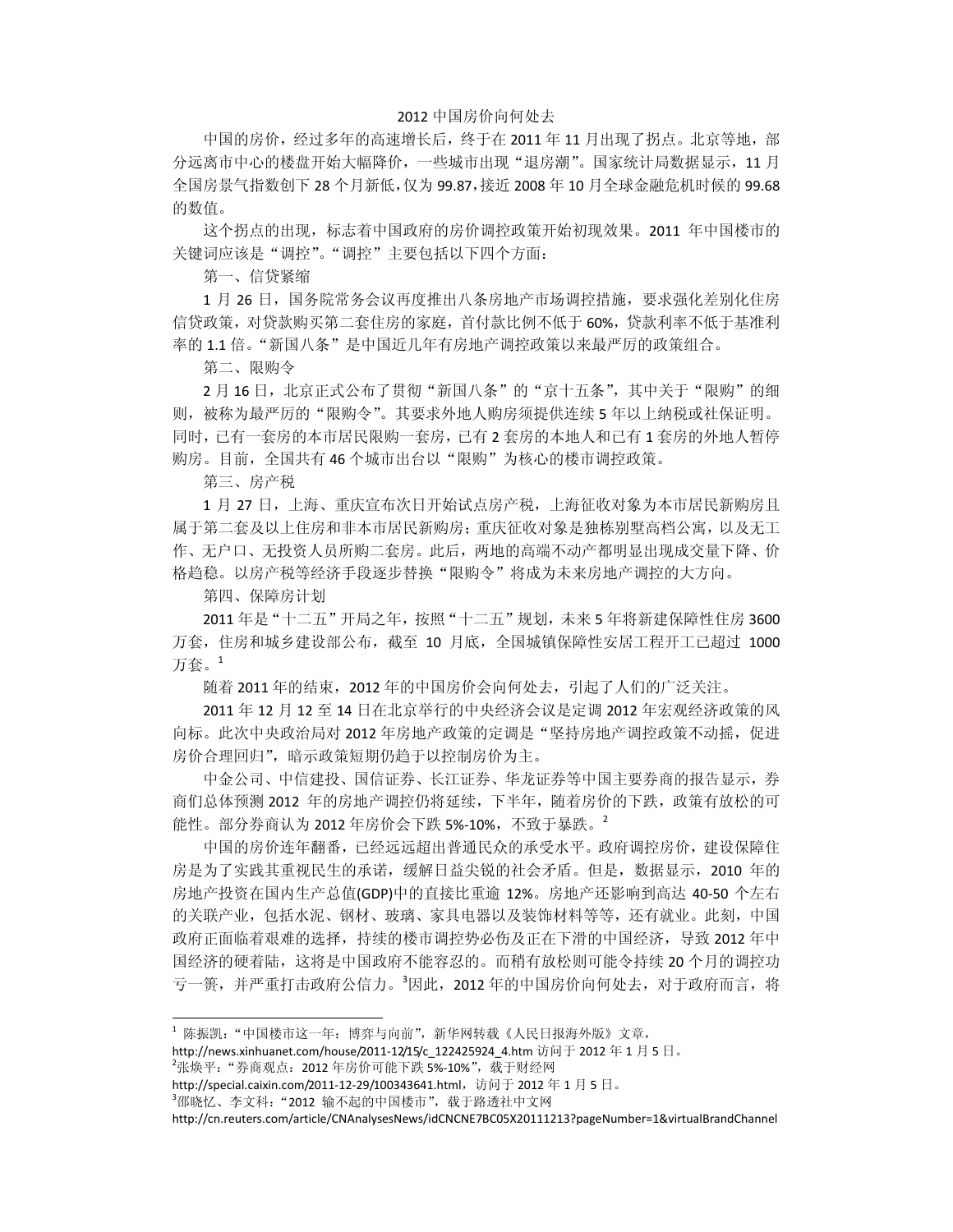是一次执政能力的巨大考验。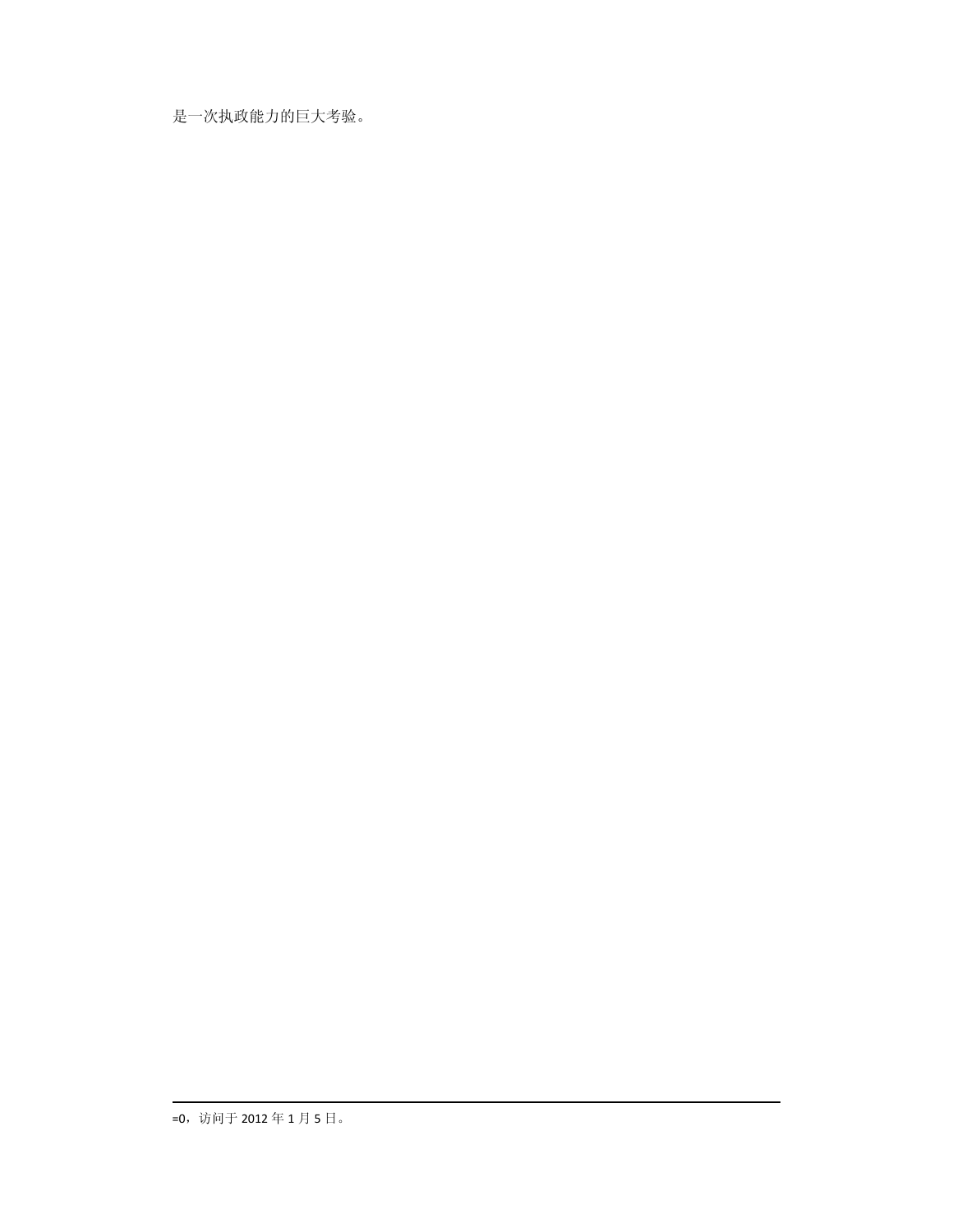#### A Curiosity about the Real Estate Price of China in 2012

After years of tremendous growth, property prices in China reached a turning point in November 2011. Cities like Beijing have witnessed a substantial fall in the prices of apartments in suburban areas, while other cities have seen a rising trend in buyers withdrawing their property purchase orders. Furthermore, according to the National Bureau of Statistics, the national housing climate index hit a 28-month low of 99.87 in November 2011. This figure was not far from that in October 2008, when the index dipped to 99.68 due to the global financial crisis.

This turning point is an early indication of the results of the price control policy implemented by Chinese Government. The defining term for the Chinese real estate market in 2011 is 'control' and this control policy consists of the following four measures:

#### 1. The Credit Squeeze.

On 26<sup>th</sup> January, the State Council Executive Meeting re-launched eight real estate market control measures to strengthen the differential housing credit policy (the "New National 8"). 'The new National 8' is the most stringent real estate regulatory policy in China in recent years.

Under the new measures, households taking up loans to purchase their  $2^{nd}$  property would have to make a minimum down payment of 60% of the purchase price. Furthermore, the interest rates of such loans must not be less than 1.1 times of the benchmark interest rates.

## 2. The Purchase Restriction Order

On 16<sup>th</sup> February, in conjunction with the "New National 8", Beijing officially announced the implementation of the 'Beijing 15', which also contains restrictions on the purchase of property. The harshest of these rules is said to be the 'purchase restriction order', which requires buyers without a Beijing *hukou* ("household registration") to provide proof that they have worked in Beijing for more than 5 consecutive years. Such proof can be furnished through tax receipts or social security records. Furthermore, those without a Beijing *hukou* are only allowed to own one property, while those with a Beijing *hukou* can own a maximum of 2 properties.

Presently, a total of 46 cities in China have introduced the 'purchase restriction order' as their core policy for real estate market control.

# 3. The Real Estate Tax

On  $27<sup>th</sup>$  January, Shanghai and Chongqing announced that they would implement a pilot real estate tax regime from 28<sup>th</sup> January.

In Shanghai, the new tax regime was targeted at newly-bought  $2<sup>nd</sup>$  properties owned by Shanghai residents and newly‐bought properties owned by non‐Shanghai residents.

As for Chongqing, the tax regime targeted single-family villas, top-grade apartments, as well as newly-bought 2<sup>nd</sup> properties owned by non-Chongqing residents, persons without investments